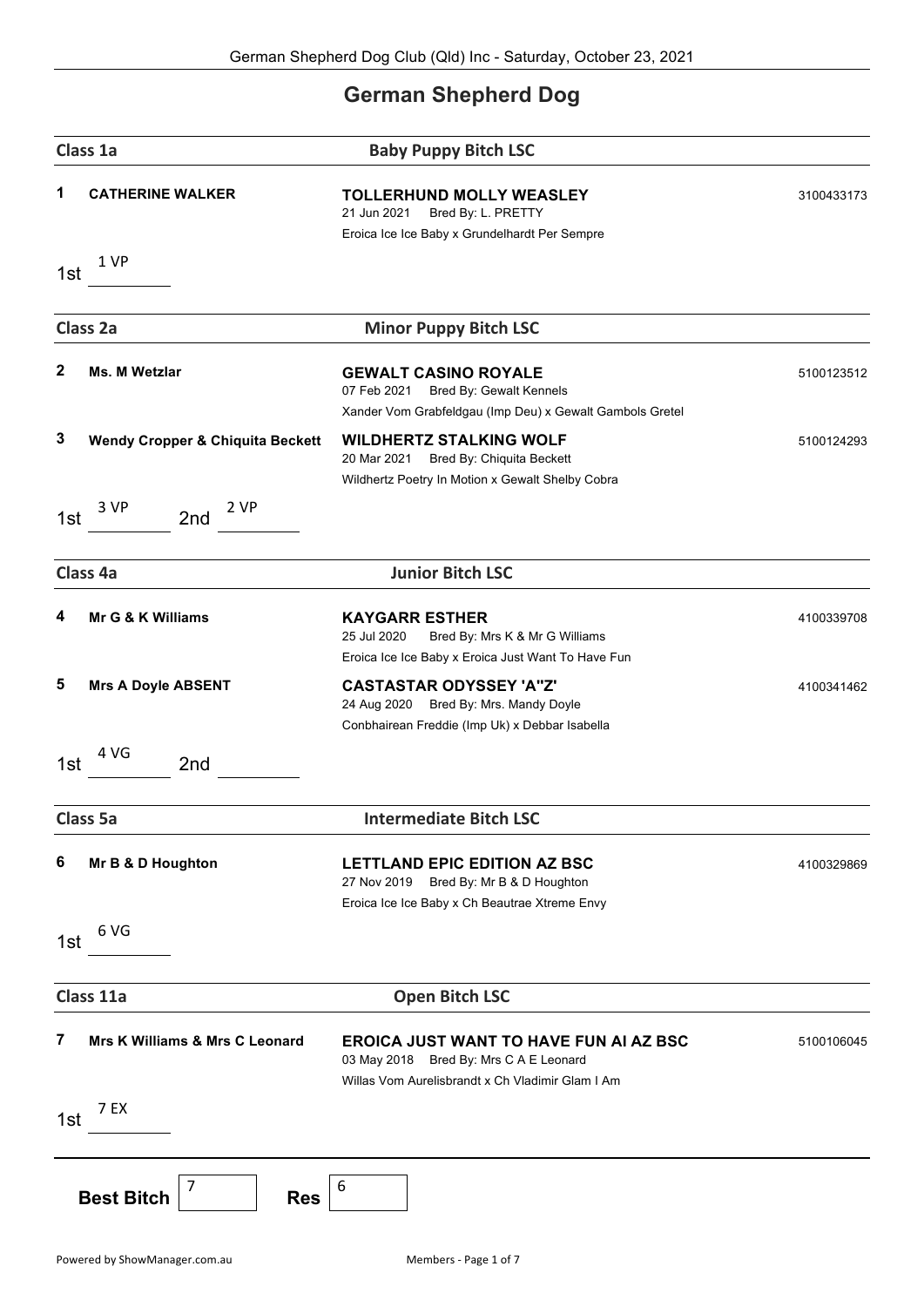|     | Class 1a                                            | <b>Baby Puppy Bitch SC</b>                                                                                                                   |            |
|-----|-----------------------------------------------------|----------------------------------------------------------------------------------------------------------------------------------------------|------------|
| 8   | <b>S Ballantyne-Gordon ABSENT</b>                   | <b>ALEZAN QUE SERA SERA</b><br>19 May 2021 Bred By: D & K Muir<br>*Dewisri Prince 'A' 'Z' x Kantenna Time Warp 'A' 'Z'                       | 2100565342 |
| 9   | D & K Muir S & S Ballantyne-Gordon<br><b>ABSENT</b> | <b>ALEZAN QUINELLA</b><br>19 May 2021 Bred By: Ms D Muir & Miss K Muir<br>Dewisri Prince x Kantenna Time Warp                                | 2100565343 |
| 10  | Mrs. D O'keefe                                      | <b>DEBBAR QUENTESSA</b><br>09 May 2021 Bred By: Mrs. Debra Okeefe<br>*Chili Della Valcuvia x *Debbar Isabella 'A"Z'                          | 4100354396 |
| 11  | Mrs. Bronwyn Hurley & Mr. Stuart<br><b>Hurley</b>   | <b>PANSKYLI ETERNAL FLAME</b><br>12 May 2021 Bred By: Mrs. Bronwyn Hurley<br>Chili Della Valcuvia x Komatzu Burlesque A Z Bscl               | 4100354526 |
| 12  | <b>Karen Long</b>                                   | <b>KARALCIN YSENDA RESPLENDENT</b><br>19 Jun 2021<br>Bred By: K Long<br>Xander Vom Grabfeldgau x Karalcin Harley Quinn 'A'z'                 | 4100358195 |
| 1st | <b>11 VP</b><br><b>10 VP</b><br>2nd                 | <b>12 VP</b><br>3rd<br>4th<br>5th                                                                                                            |            |
|     | Class 2a                                            | <b>Minor Puppy Bitch SC</b>                                                                                                                  |            |
| 13  | <b>Mrs. D O'keefe ABSENT</b>                        | <b>DEBBAR PALOMA</b><br>20 Feb 2021<br>Bred By: Mrs. Debra Okeefe<br>Kaygarr Arko x Debbar Jenny 'A"Z'                                       | 4100351819 |
| 14  | J Philp                                             | <b>GRANDSPY KISS AND TELL</b><br>13 Mar 2021<br>Bred By: Jocelyn Philp<br>Dewisri Prince x Grandspy Evil Intentions                          | 4100352592 |
| 15  | Mr. K and S Maresh                                  | <b>INEFFABLE DANGEROUS DREAMS</b><br>Bred By: Mr. K and S Maresh<br>12 Apr 2021<br>Pirlo Von Arminius x *Ch. Rhosyn New Plaything A Z Bscl.1 | 4100352993 |
| 16  | Mr. K and S Maresh                                  | <b>INEFFABLE CIA</b><br>12 Apr 2021<br>Bred By: Mr. K and S Maresh<br>Xander Vom Grabfeldgau x *Ch. Rhosyn Twysted Secret A Z                | 4100353086 |
| 17  | <b>K</b> Long                                       | <b>KARALCIN QUIRINDI</b><br>06 Apr 2021<br>Bred By: K Long<br>Conbhairean Karlos (Imp Uk) x Karalcin Katana 'A"z'                            | 4100353388 |
|     | <b>16 VP</b><br>15 VP                               | 17 VP<br>14 VP                                                                                                                               |            |

1st 16 VP 2nd 15 VP 3rd 17 VP 4th 14 VP 5th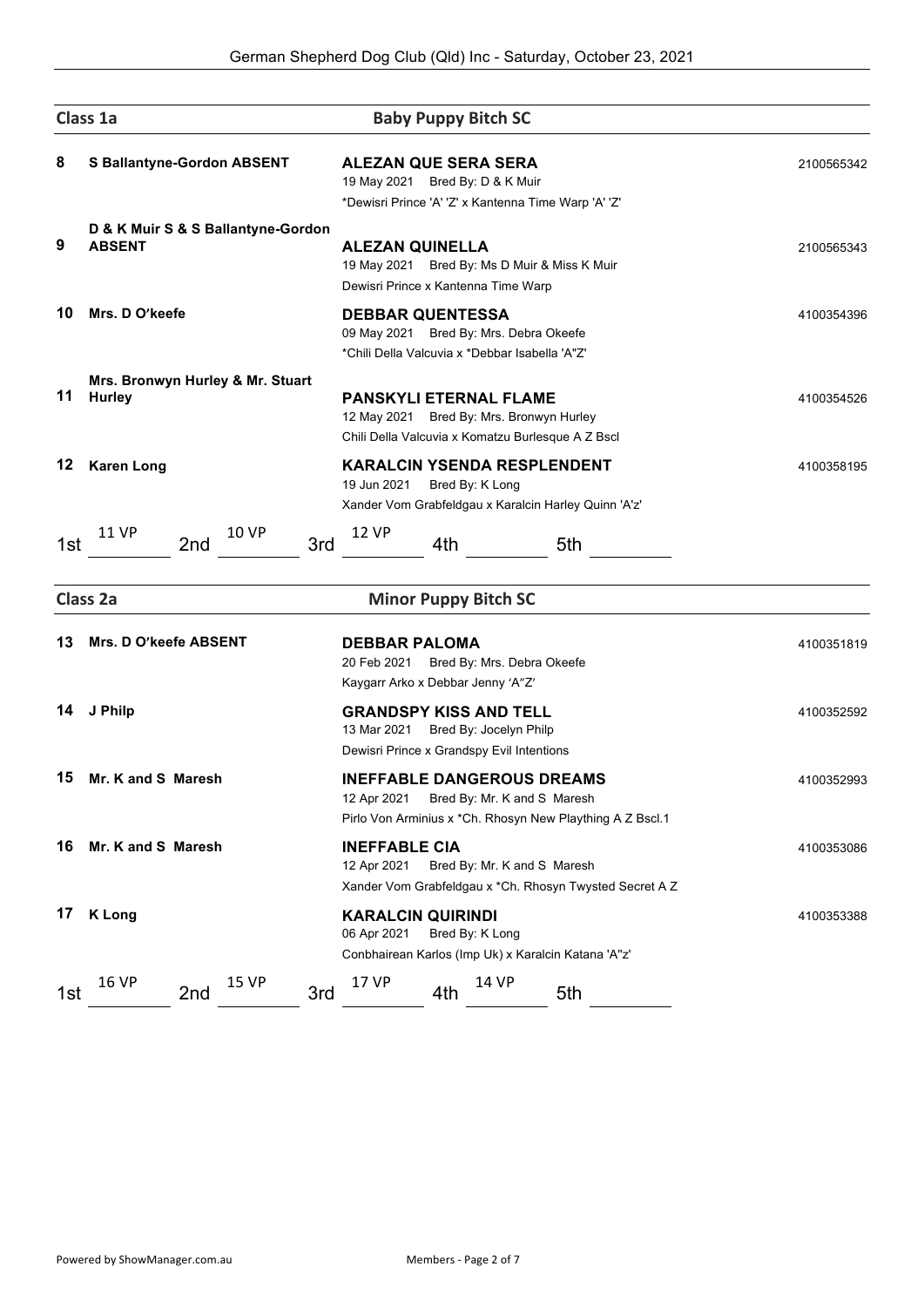|     | Class 3a                                   | <b>Puppy Bitch SC</b>                                                                                                                                      |            |
|-----|--------------------------------------------|------------------------------------------------------------------------------------------------------------------------------------------------------------|------------|
| 18  | Mrs. D O'keefe                             | <b>DEBBAR OPHELIA</b><br>Bred By: Mrs. D O'keefe<br>15 Nov 2020<br>Xander Vom Grabfeldgau (Imp Deu) x Aust Ch.Debbar Hermione 'A"Z'                        | 4100345411 |
| 19  | <b>Mrs A Doyle</b>                         | <b>CASTASTAR PANDORA</b><br>15 Dec 2020<br>Bred By: Mrs. Mandy Doyle<br>Chili Della Valcuvia (Imp Ity) x Castastar Incantation 'A"z' Bsc                   | 4100347474 |
| 20  | <b>Mr F Flower</b>                         | <b>GEWALT SWEDISH INFLUENCE</b><br>13 Nov 2020<br>Bred By: Gewalt Kennels<br>Gewalt Tennessee Drummer x Olexius Vera (Imp Swe)                             | 5100121714 |
| 1st | <b>20 VP</b><br><b>18 VP</b><br>2nd<br>3rd | 19 VP                                                                                                                                                      |            |
|     | Class 4a                                   | <b>Junior Bitch SC</b>                                                                                                                                     |            |
| 21  | <b>Jo Cathie</b>                           | <b>CINDERHOF ROMAA</b><br>05 Oct 2020<br>Bred By: Miss J Cathie<br>Chili Della Valcuvia x Vanland Ava                                                      | 2100549974 |
| 22  | <b>Miss A ward ABSENT</b>                  | <b>ALMARJO ANOTHER SHOCK</b><br>14 Jun 2020<br>Bred By: Mr M Yardley<br>Jaci'S Style Einstein (Imp Deu) x Amberg Effie                                     | 4100337683 |
| 23  | Mrs. D O'keefe                             | <b>CASTASTAR OLEANDER A Z</b><br>24 Aug 2020 Bred By: M Doyle<br>Uk Ch. Conbhairean Freddie (Imp Uk) Ipo2 x Debbar Isabella                                | 4100341469 |
| 1st | 23 VG<br>21 VG                             |                                                                                                                                                            |            |
|     | 3rd<br>2nd                                 |                                                                                                                                                            |            |
|     | Class 11a                                  | <b>Open Bitch SC</b>                                                                                                                                       |            |
|     | 24 Mr M Yardley                            | <b>AMBERG EFFIE A'Z' BSC</b><br>24 Apr 2018<br>Bred By: Mrs L Baker                                                                                        | 2100496627 |
| 25  | Mrs. D O'keefe                             | Djambo Vom Fichtenschlag (Imp Deu) x Amberg Yuli<br>*DEBBAR ISABELLA 'A"Z'<br>Bred By: Mrs. D Okeefe<br>02 Nov 2017<br>Ch. Castastar Eragon x Debbar Dj Vu | 4100298742 |
| 26  | Mrs J Hogan-Smith                          | * CASTASTAR INCANTATION 'A"Z"<br>03 Feb 2018<br>Bred By: Mrs A Doyle<br>Uk Ch Conbhairean Freddie (Imp Uk) Ipo2 x Ch Castastar Evita Et. Hit 'A"z'         | 4100302253 |
| 27  | <b>Jacqueline Redmond</b>                  | <b>KOMATZU BACK IN BARACK</b><br>02 Jan 2019<br>Bred By: Mrs. Jackie Redmond<br>Bossface Barack x Ambala Playboy Bunny                                     | 4100315537 |
| 28  | S & B Hurley                               | <b>KOMATZU BURLESQUE A Z BSCL</b><br>02 Jan 2019<br>Bred By: Komatzu Kennels<br>Bossface Barack x Ambala Playboy Bunny                                     | 4100315538 |
| 1st | 25 EX<br>26 EX<br>3rd<br>2nd               | 28 EX<br>27 EX<br>24 EX<br>5th<br>4th                                                                                                                      |            |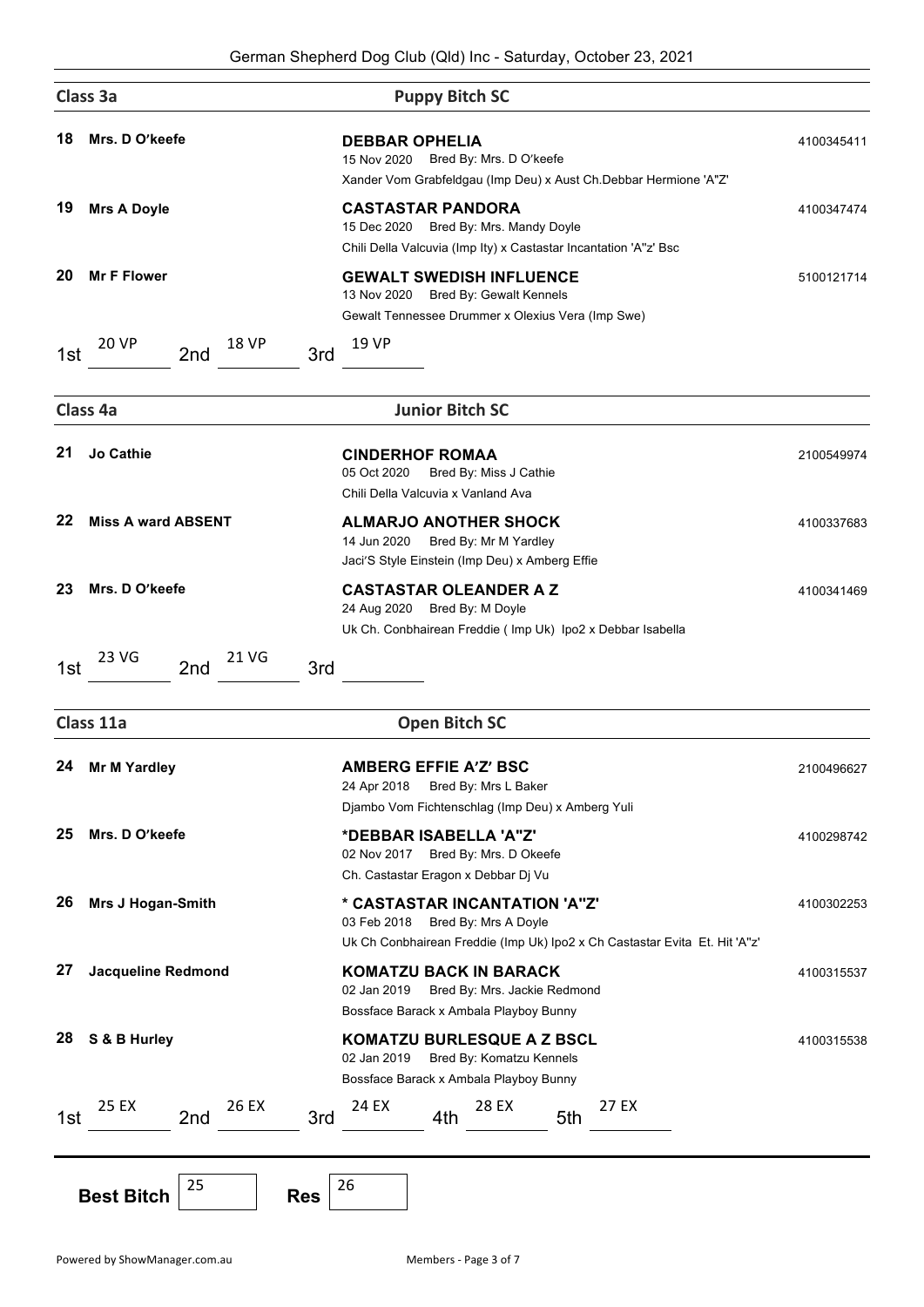| Class 1            |                                           | <b>Baby Puppy Dog LSC</b>                                                                                                          |            |  |
|--------------------|-------------------------------------------|------------------------------------------------------------------------------------------------------------------------------------|------------|--|
| 29                 | Mrs. D O'keefe                            | <b>DEBBAR QUACKER</b><br>09 May 2021 Bred By: Mrs. D Okeefe<br>*Chili Della Valcuvia x *Debbar Isabella 'A"Z'                      | 4100354394 |  |
| 30                 | Mrs K Williams & Ms K Leonard             | <b>EROICA TANGO</b><br>30 Jun 2021<br>Bred By: Mrs C Leonard<br>Wunderstern Elmezzi x Eroica Humphrey                              | 5100126124 |  |
| 31                 | <b>WOLFGANG &amp; TRACEY REHBERG</b>      | <b>DAMONTE STEALIN TIME</b><br>20 Jul 2021<br>Bred By: VIVIEN DRUMMOND<br>Kuirau Orlando x Khayem Odette                           | 5100126633 |  |
| 1st                | <b>29 VP</b><br>30 VP<br>2nd<br>3rd       | 31 VP                                                                                                                              |            |  |
| Class <sub>5</sub> |                                           | <b>Intermediate Dog LSC</b>                                                                                                        |            |  |
| 32                 | Mr B & D Houghton                         | <b>LETTLAND FLINT (AI) AZ BSC</b><br>Bred By: Mr B & D Houghton<br>02 Feb 2020<br>Wunderstern Elmezzi x Lettland Althea Bright Sky | 4100333569 |  |
| 1st                | 32 VG                                     |                                                                                                                                    |            |  |
|                    | Class 11                                  | <b>Open Dog LSC</b>                                                                                                                |            |  |
| 33                 | Mrs K Williams & Mrs C Leonard            | <b>EROICA ICE ICE BABY AZ BSC</b><br>28 Oct 2017<br>Bred By: Mrs C Leonard<br>Grisu Vom Frankengold Ipo 2 x Ch. Eroica Coco Chanel | 5100102740 |  |
| 1st                | 33 EX                                     |                                                                                                                                    |            |  |
|                    | 32<br>33<br><b>Best Dog</b><br><b>Res</b> |                                                                                                                                    |            |  |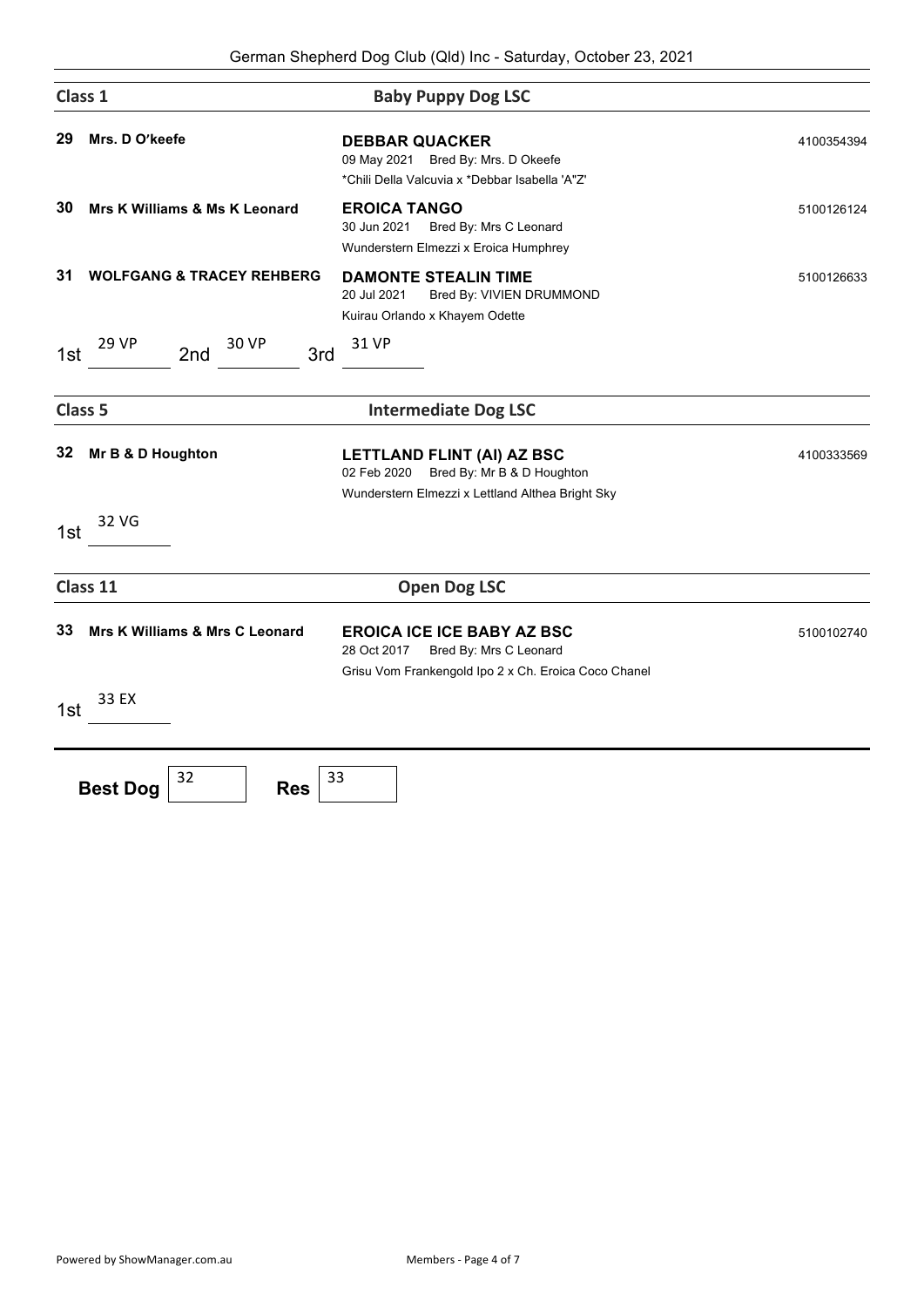| Class 1            |                                                        | <b>Baby Puppy Dog SC</b>                                                                                                                          |            |
|--------------------|--------------------------------------------------------|---------------------------------------------------------------------------------------------------------------------------------------------------|------------|
| 34                 | Mrs. D O'keefe                                         | <b>DEBBAR QUALL</b><br>09 May 2021 Bred By: Mrs. Debra Okeefe<br>*Chili Della Valcuvia x *Debbar Isabella 'A"Z'                                   | 4100354391 |
| 35                 | <b>Jacqueline Redmond</b>                              | <b>KOMATZU FUNKY MERLIN</b><br>27 Apr 2021<br>Bred By: Jacqueline Redmond<br>Macho Vom Lamorak Imp Due x Komatzu Back In Barack                   | 4100355693 |
| 36                 | <b>Rod J Vernon</b>                                    | <b>ABELARA GOLD GURU</b><br>26 May 2021 Bred By: R J Vernon<br>Freestein Black Peppa x Abelara Ambitious Huss                                     | 4100356792 |
| 37                 | <b>Rod J Vernon</b>                                    | <b>ABELERA GENES INTEREST</b><br>26 May 2021 Bred By: Rod J Vernon<br>Freestien Black Pepa x Abelera Ambitious Huss                               | 4100356793 |
| 1st                | 35 VP<br>34 VP<br>2nd<br>3rd                           | 36 VP<br>37 VP<br>4th                                                                                                                             |            |
| Class <sub>2</sub> |                                                        | <b>Minor Puppy Dog SC</b>                                                                                                                         |            |
| 38                 | <b>K</b> Long                                          | <b>KARALCIN WALLABADAH</b><br>06 Apr 2021<br>Bred By: K Long<br>Conbhairean Karlos (Imp Uk) x Karalcin Katana 'A"z'                               | 4100353386 |
| 39                 | K&R Knuckey, J Cathie & K Zimmerle FREINHAUF PREDAATOR | 21 Feb 2021<br>Bred By: K, R & C Knuckey<br>*Chili Della Valcuvia A Z x *Freinhauf Havoc A Z                                                      | 6100128636 |
| 1st                | 38 VP<br>39 VP<br>2nd                                  |                                                                                                                                                   |            |
| Class <sub>5</sub> |                                                        | <b>Intermediate Dog SC</b>                                                                                                                        |            |
| 40.                | Ms D Muir & Miss K Muir ABSENT                         | <b>ICCARA HARD ROCCO</b><br>11 May 2019 Bred By: Mr C Mailata & Ms S Woollard<br>Schaeferhund Rafael x Iccara Dava                                | 6100117476 |
| 1st                |                                                        |                                                                                                                                                   |            |
|                    | Class 11                                               | <b>Open Dog SC</b>                                                                                                                                |            |
| 41                 | Judith & Irene Hayton                                  | <b>FREESTIEN BLACK PEPPA (AI) BSCL</b><br>14 Sep 2016 Bred By: Pieter Tjerkstra<br>Polo Von Arlett "A" Ed Ipo3 x Freestien Qwacked Pepper Az Bscl | 4100279929 |
| 42                 | Kylie Zimmerle ABSENT                                  | <b>CASTASTAR GRINGO "A""Z"</b><br>28 Dec 2016<br>Bred By: Mandy Doyle<br>Toby Von Der Plassenburg x Castastar Alexi                               | 4100285015 |
| 43                 | F Flower, K & S Maresh                                 | <b>INEFFABLE BOILINPOINT AZ BSC</b><br>01 Oct 2019<br>Bred By: Mr. K and S Maresh<br>Calle Vom Westervenn x *Ch. Rhosyn New Plaything A Z Bscl.1  | 4100327371 |
| 1st                | 41 EX<br>43 EX<br>2nd<br>3rd                           |                                                                                                                                                   |            |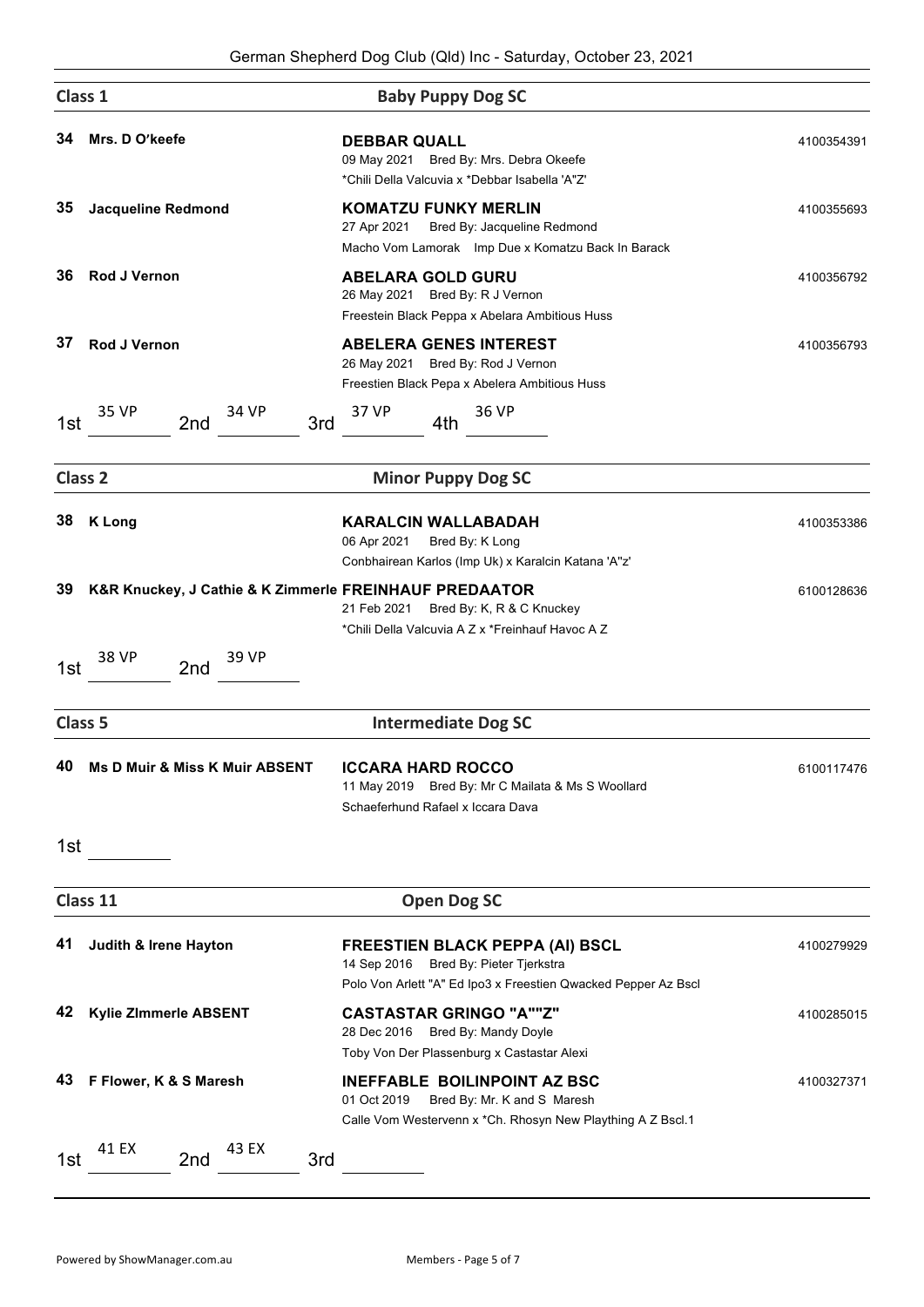| <b>Best Dog</b> | RAS |  |
|-----------------|-----|--|